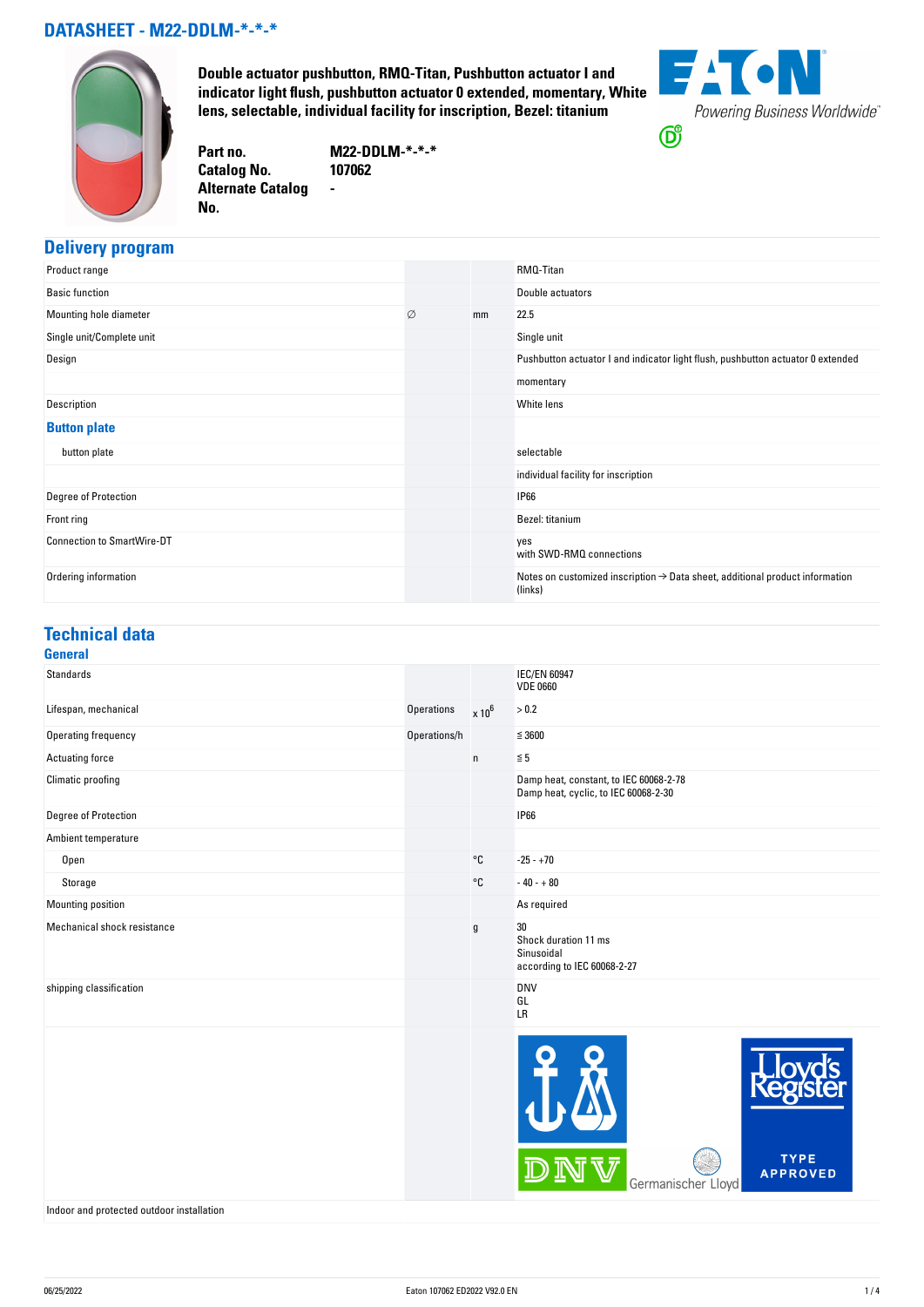| <b>Design verification as per IEC/EN 61439</b> |  |  |
|------------------------------------------------|--|--|
|                                                |  |  |

| Technical data for design verification                                                                                    |                   |    |                                                                                                             |
|---------------------------------------------------------------------------------------------------------------------------|-------------------|----|-------------------------------------------------------------------------------------------------------------|
| Rated operational current for specified heat dissipation                                                                  | $I_{n}$           | А  | 0                                                                                                           |
| Heat dissipation per pole, current-dependent                                                                              | $P_{\text{vid}}$  | W  | 0                                                                                                           |
| Equipment heat dissipation, current-dependent                                                                             | $P_{\text{vid}}$  | W  | 0                                                                                                           |
| Static heat dissipation, non-current-dependent                                                                            | $P_{\rm VS}$      | W  | 0                                                                                                           |
| Heat dissipation capacity                                                                                                 | $P_{\text{diss}}$ | W  | 0                                                                                                           |
| Operating ambient temperature min.                                                                                        |                   | °C | $-25$                                                                                                       |
| Operating ambient temperature max.                                                                                        |                   | °C | 70                                                                                                          |
| IEC/EN 61439 design verification                                                                                          |                   |    |                                                                                                             |
| 10.2 Strength of materials and parts                                                                                      |                   |    |                                                                                                             |
| 10.2.2 Corrosion resistance                                                                                               |                   |    | Meets the product standard's requirements.                                                                  |
| 10.2.3.1 Verification of thermal stability of enclosures                                                                  |                   |    | Meets the product standard's requirements.                                                                  |
| 10.2.3.2 Verification of resistance of insulating materials to normal heat                                                |                   |    | Meets the product standard's requirements.                                                                  |
| 10.2.3.3 Verification of resistance of insulating materials to abnormal heat<br>and fire due to internal electric effects |                   |    | Meets the product standard's requirements.                                                                  |
| 10.2.4 Resistance to ultra-violet (UV) radiation                                                                          |                   |    | Please enquire                                                                                              |
| 10.2.5 Lifting                                                                                                            |                   |    | Does not apply, since the entire switchgear needs to be evaluated.                                          |
| 10.2.6 Mechanical impact                                                                                                  |                   |    | Does not apply, since the entire switchgear needs to be evaluated.                                          |
| 10.2.7 Inscriptions                                                                                                       |                   |    | Meets the product standard's requirements.                                                                  |
| 10.3 Degree of protection of ASSEMBLIES                                                                                   |                   |    | Does not apply, since the entire switchgear needs to be evaluated.                                          |
| 10.4 Clearances and creepage distances                                                                                    |                   |    | Meets the product standard's requirements.                                                                  |
| 10.5 Protection against electric shock                                                                                    |                   |    | Does not apply, since the entire switchgear needs to be evaluated.                                          |
| 10.6 Incorporation of switching devices and components                                                                    |                   |    | Does not apply, since the entire switchgear needs to be evaluated.                                          |
| 10.7 Internal electrical circuits and connections                                                                         |                   |    | Is the panel builder's responsibility.                                                                      |
| 10.8 Connections for external conductors                                                                                  |                   |    | Is the panel builder's responsibility.                                                                      |
| 10.9 Insulation properties                                                                                                |                   |    |                                                                                                             |
| 10.9.2 Power-frequency electric strength                                                                                  |                   |    | Is the panel builder's responsibility.                                                                      |
| 10.9.3 Impulse withstand voltage                                                                                          |                   |    | Is the panel builder's responsibility.                                                                      |
| 10.9.4 Testing of enclosures made of insulating material                                                                  |                   |    | Is the panel builder's responsibility.                                                                      |
| 10.10 Temperature rise                                                                                                    |                   |    | Not applicable.                                                                                             |
| 10.11 Short-circuit rating                                                                                                |                   |    | Is the panel builder's responsibility. The specifications for the switchgear must be<br>observed.           |
| 10.12 Electromagnetic compatibility                                                                                       |                   |    | Is the panel builder's responsibility. The specifications for the switchgear must be<br>observed.           |
| 10.13 Mechanical function                                                                                                 |                   |    | The device meets the requirements, provided the information in the instruction<br>leaflet (IL) is observed. |

# **Technical data ETIM 8.0**

Low-voltage industrial components (EG000017) / Front element for push button (EC000221)

| Electric engineering, automation, process control engineering / Low-voltage switch technology / Command and alarm device / Front element for push-button actuators<br>(ecl@ss10.0.1-27-37-12-10 [AKF028014])<br>Colour button<br>Other<br>Number of command positions<br>$\overline{2}$<br>Construction type lens<br>Oval<br>22<br>Hole diameter<br>mm<br>Width opening<br>0<br>mm<br>$\bf{0}$<br>Height opening<br>mm<br>Flat<br>Type of button<br>Yes<br>Suitable for illumination<br>No<br>With protective cover<br>Labelled<br>Yes<br>Switching function latching<br>No<br>Yes<br>Spring-return<br>Yes<br>With front ring<br>Plastic<br>Material front ring<br>Colour front ring<br>Chrome | [Low-voltage industrial components (EG000017) / Front element for push button (EC000221) |  |  |  |  |
|------------------------------------------------------------------------------------------------------------------------------------------------------------------------------------------------------------------------------------------------------------------------------------------------------------------------------------------------------------------------------------------------------------------------------------------------------------------------------------------------------------------------------------------------------------------------------------------------------------------------------------------------------------------------------------------------|------------------------------------------------------------------------------------------|--|--|--|--|
|                                                                                                                                                                                                                                                                                                                                                                                                                                                                                                                                                                                                                                                                                                |                                                                                          |  |  |  |  |
|                                                                                                                                                                                                                                                                                                                                                                                                                                                                                                                                                                                                                                                                                                |                                                                                          |  |  |  |  |
|                                                                                                                                                                                                                                                                                                                                                                                                                                                                                                                                                                                                                                                                                                |                                                                                          |  |  |  |  |
|                                                                                                                                                                                                                                                                                                                                                                                                                                                                                                                                                                                                                                                                                                |                                                                                          |  |  |  |  |
|                                                                                                                                                                                                                                                                                                                                                                                                                                                                                                                                                                                                                                                                                                |                                                                                          |  |  |  |  |
|                                                                                                                                                                                                                                                                                                                                                                                                                                                                                                                                                                                                                                                                                                |                                                                                          |  |  |  |  |
|                                                                                                                                                                                                                                                                                                                                                                                                                                                                                                                                                                                                                                                                                                |                                                                                          |  |  |  |  |
|                                                                                                                                                                                                                                                                                                                                                                                                                                                                                                                                                                                                                                                                                                |                                                                                          |  |  |  |  |
|                                                                                                                                                                                                                                                                                                                                                                                                                                                                                                                                                                                                                                                                                                |                                                                                          |  |  |  |  |
|                                                                                                                                                                                                                                                                                                                                                                                                                                                                                                                                                                                                                                                                                                |                                                                                          |  |  |  |  |
|                                                                                                                                                                                                                                                                                                                                                                                                                                                                                                                                                                                                                                                                                                |                                                                                          |  |  |  |  |
|                                                                                                                                                                                                                                                                                                                                                                                                                                                                                                                                                                                                                                                                                                |                                                                                          |  |  |  |  |
|                                                                                                                                                                                                                                                                                                                                                                                                                                                                                                                                                                                                                                                                                                |                                                                                          |  |  |  |  |
|                                                                                                                                                                                                                                                                                                                                                                                                                                                                                                                                                                                                                                                                                                |                                                                                          |  |  |  |  |
|                                                                                                                                                                                                                                                                                                                                                                                                                                                                                                                                                                                                                                                                                                |                                                                                          |  |  |  |  |
|                                                                                                                                                                                                                                                                                                                                                                                                                                                                                                                                                                                                                                                                                                |                                                                                          |  |  |  |  |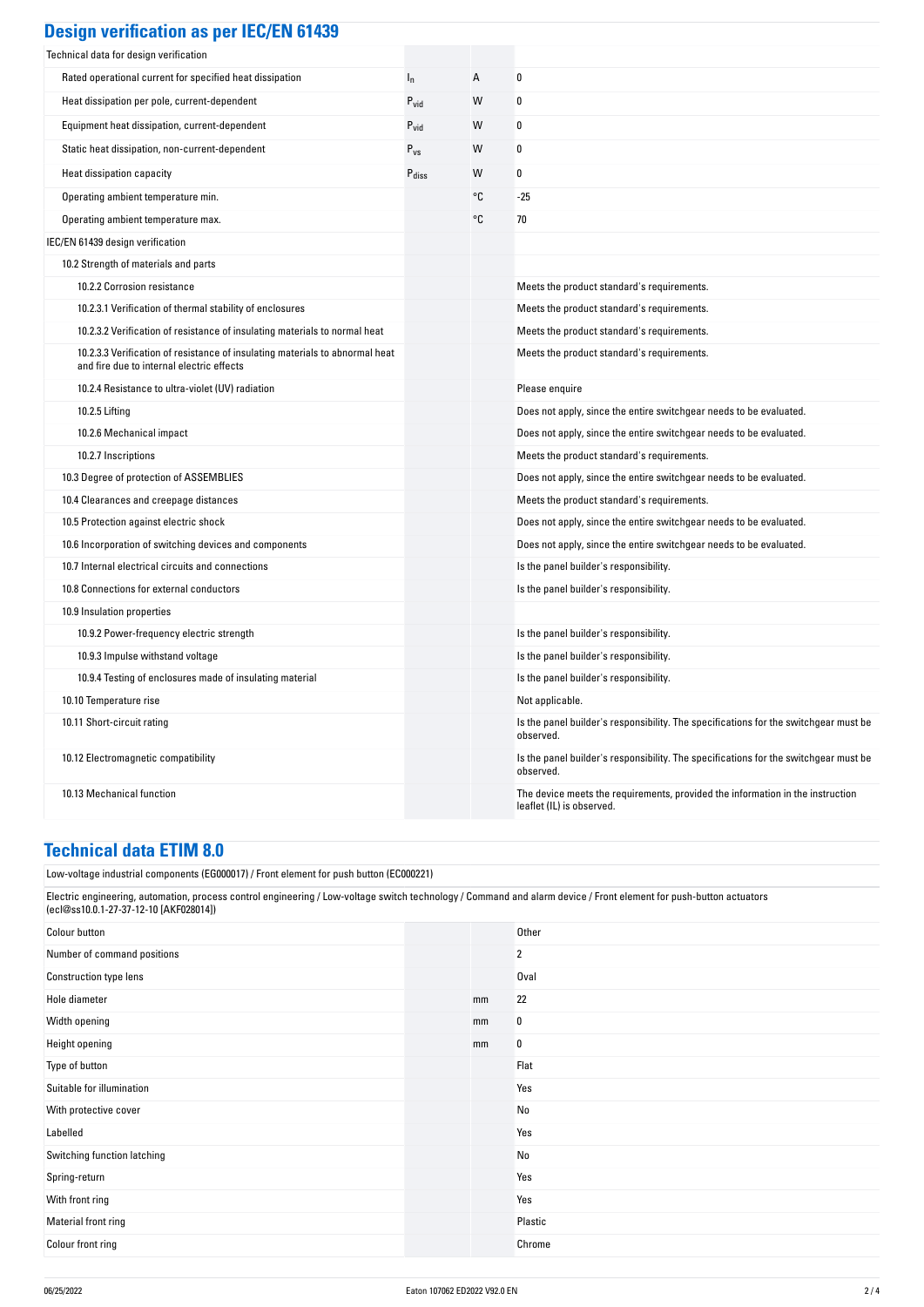| Degree of protection (NEMA), front side<br>4X | Degree of protection (IP), front side | <b>IP66</b> |  |
|-----------------------------------------------|---------------------------------------|-------------|--|
|                                               |                                       |             |  |

## **Approvals**

| <b>Product Standards</b>                                                                                                                                                                                                                                                                         |
|--------------------------------------------------------------------------------------------------------------------------------------------------------------------------------------------------------------------------------------------------------------------------------------------------|
| <b>North America Certification</b>                                                                                                                                                                                                                                                               |
| $\mathbb{R}$ and $\mathbb{R}$ and $\mathbb{R}$ and $\mathbb{R}$ and $\mathbb{R}$ and $\mathbb{R}$ and $\mathbb{R}$ and $\mathbb{R}$ and $\mathbb{R}$ and $\mathbb{R}$ and $\mathbb{R}$ and $\mathbb{R}$ and $\mathbb{R}$ and $\mathbb{R}$ and $\mathbb{R}$ and $\mathbb{R}$ and $\mathbb{R}$ and |

### **Dimensions**



IEC/EN 60947-5; UL 508; CSA-C22.2 No. 14-05; CSA-C22.2 No. 94-91; CE marking Request filed for UL and CSA Degree of Protection UL/CSA Type 3R, 4X, 12, 13